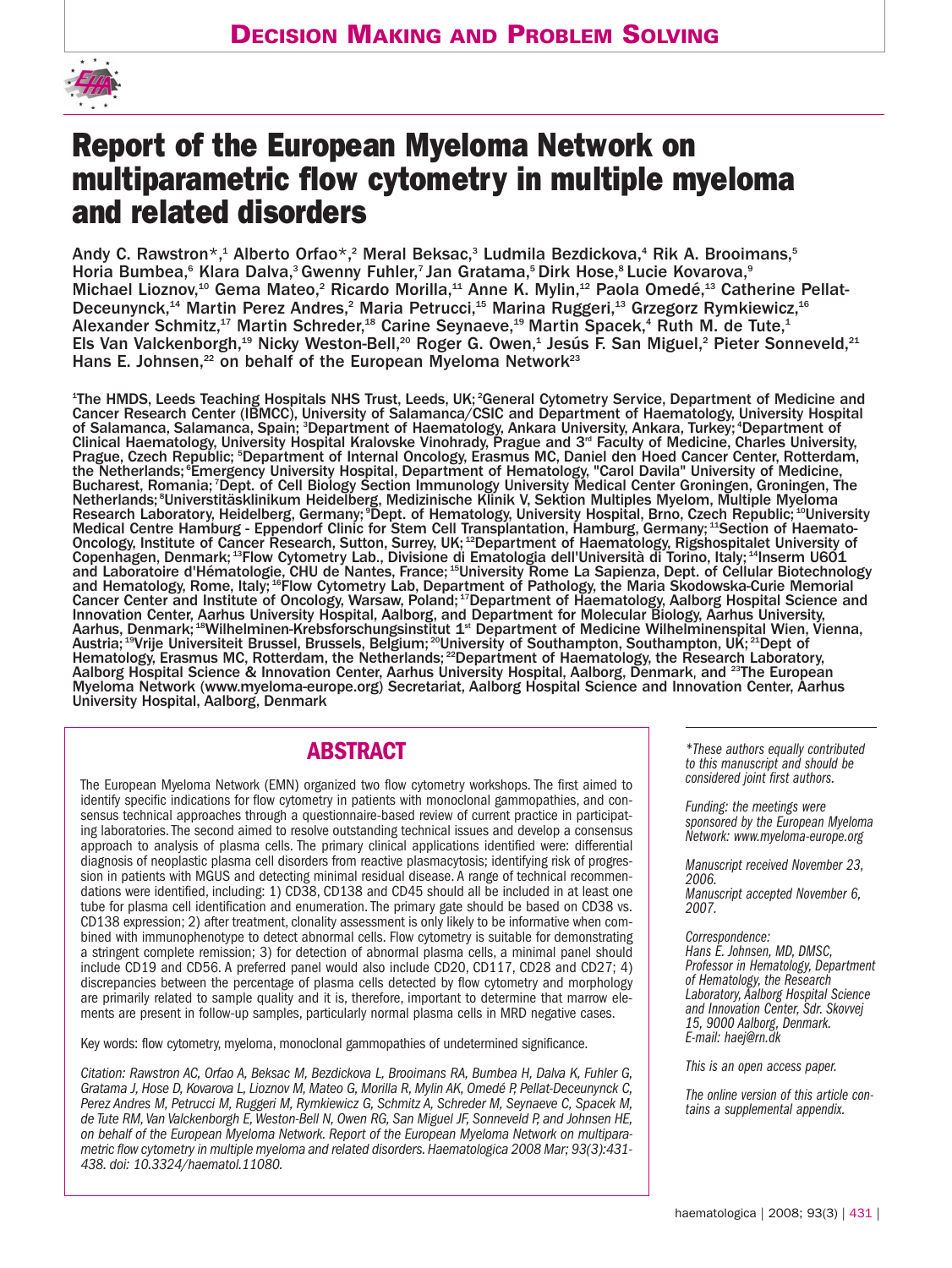# **Introduction**

#### *Clinical indications for the use of flow cytometry in multiple myeloma*

At present, immunophenotyping is mandatory for the diagnosis and monitoring of acute leukemias and chronic lymphoproliferative disorders.1-4 By contrast, in multiple myeloma, the use of multiparametric flow cytometry in many clinical diagnostic laboratories is currently restricted to clinical research studies and the differential diagnosis of unusual cases.<sup>5-7</sup> However, the generation and identification of markers that allow the unequivocal identification of plasma cells among other hematopoietic cells (such as CD138), and the identification of aberrant plasma cell phenotypes that enable us to discriminate between normal and neoplastic plasma cells,<sup>8-10</sup> means we can identify, characterize and enumerate neoplastic plasma cells even when few cells are present. This offers several advantages over other techniques and there is growing evidence in literature concerning the potential clinical benefit of immunophenotyping plasma cells by flow cytometry in patients diagnosed and/or suspected of suffering from myeloma or other plasma cell disorders. The advantages of flow cytometry in the diagnosis and monitoring of monoclonal gammopathies can be broadly categorised into three main topics (Table 1): (i) primary diagnosis of myeloma and associated disorders, based on the enumeration of plasma cells in the bone marrow and demonstration that a proportion are phenotypically abnormal, monoclonal and not reactive. The ability to assess multiple markers in combination with clonality assessment provides more specific information than can be obtained by other diagnostic techniques, such as immunohistochemistry; (ii) identification of independent prognostic markers, in particular those predicting the risk of progression for patients with MGUS and asymptomatic myeloma based on the relative proportions of abnormal and normal plasma cells; (iii) quantitative evaluation of minimal residual disease (MRD) levels for assessing efficacy of treatment and prediction of outcome, as well as the determination of stringent complete remission as defined by the International Myeloma Working Group (IMWG).<sup>11</sup> This article combines a review of the literature concerning the application of flow cytometry for the diagnosis of myeloma and other plasma cell disorders, as well as practical guidelines drawn up from an analysis of consensus views and group data analysis performed at two workshop meetings of the European Myeloma Network.

#### *Plasma cell enumeration*

Accurate quantitation of the plasma cell burden in bone marrow is essential for the diagnosis of myeloma.12;13 Most laboratories assess the extent of plasma cell infiltration by morphological examination of stained bone marrow aspirate samples and trephine sections.14-17 The limited use of flow cytometry in the analysis of myeloma has probably been due to the well-documented discrepancy in the plasma cell percentage observed between flow cytometry and

Table 1. Consensus medical indications of multiparametric flow cytometry immunophenotyping in the study of multiple myeloma and other monoclonal gammopathies.

| Clinical application                                                                                                                  | Parameters measured by flow cytometry                                                                                                                                                                                            |  |  |
|---------------------------------------------------------------------------------------------------------------------------------------|----------------------------------------------------------------------------------------------------------------------------------------------------------------------------------------------------------------------------------|--|--|
| Differential diagnosis<br>between myeloma, MGUS<br>and reactive conditions                                                            | (i) Plasma cells as a percentage of total<br>leucocytes.<br>(ii) Plasma cell immunophenotype<br>(see Table 2)<br>(iii) Plasma cell clonality<br>(iv) Abnormal plasma cells as a percentage<br>of total plasma cells              |  |  |
| Prognostic markers in myeloma                                                                                                         | Expression of specific antigens by abnormal<br>plasma cells, e.g. CD45/CD56/CD117/CD28                                                                                                                                           |  |  |
| with MGUS and asymptomatic<br>myeloma                                                                                                 | Prediction of outcome for patients Abnormal plasma cells as a percentage<br>of total plasma cells                                                                                                                                |  |  |
| Detection of minimal residual<br>disease in myeloma patients<br>after treatment and determination<br>of a stringent complete response | Abnormal plasma cells, identified by<br>immunophenotype and cytoplasmic<br>$\kappa/\lambda$ , as a percentage of either<br>total leukocytes or as a percentage of total<br>plasma cells; requires high sensitivity<br>assessment |  |  |

conventional microscopy in overall enumeration of plasma cells in bone marrow samples from myeloma patients.<sup>8;18-20</sup> Notably, these discrepancies affect all laboratory investigations, including cytogenetics/FISH and molecular studies.

The main reason for the discrepancy is the use of a secondary aspirate for laboratory studies, which is usually of poorer quality than the primary aspirate taken for morphological assessment. Counting errors and expression of certain adhesion molecules may also have an impact.<sup>21-23</sup> The causes of the discrepancy are described in detail in the online appendix. It was emphasized that recent studies have demonstrated that plasma cell enumeration by flow cytometry is of greater prognostic value in myeloma patients than a morphological plasma cell count.<sup>20</sup>

#### *Plasma cell enumeration consensus*

Current diagnostic criteria require morphological assessment of plasma cell percentage. This is helpful in providing a global assessment of the sample. Discrepancies between the plasma cell percentage detected by flow cytometry compared with morphological enumeration are primarily due to the sample quality and it is likely that the use of first-pull aspirate samples for immunophenotyping will largely remove the inconsistency. These discrepancies affect all laboratory studies, including cytogenetics/FISH and molecular studies: reducing sampling artefact will benefit all laboratory studies. Flow cytometric enumeration of plasma cells may be more reproducible and reliable at predicting outcome in myeloma than morphological assessment since larger number of cells are analyzed and there is less operator bias. However, further studies are required to confirm this.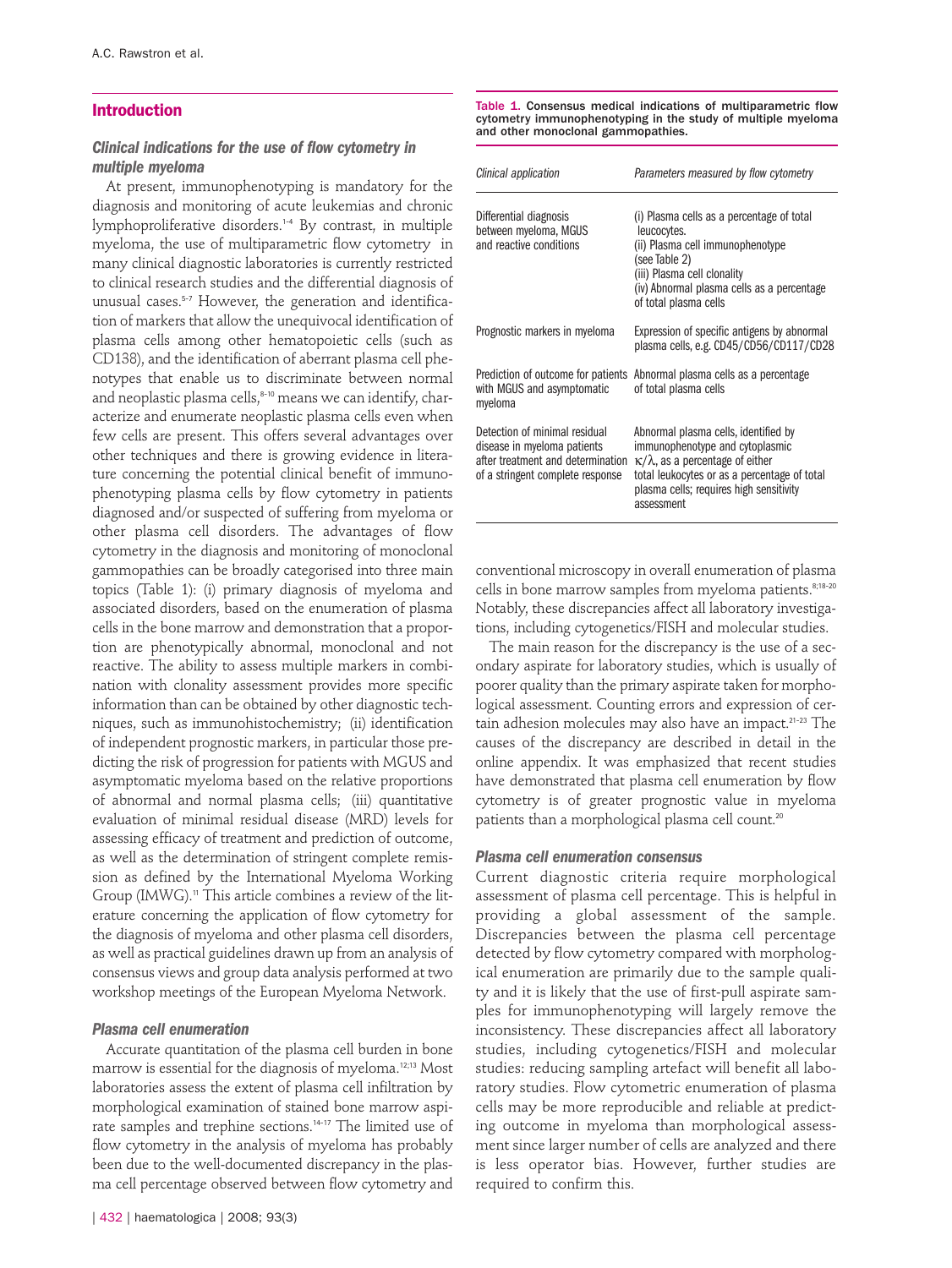# *Differential diagnosis of myeloma and other monoclonal gammopathies*

The primary role of flow cytometry in participating laboratories was to demonstrate abnormal and/or monoclonal plasma cells as part of the diagnosis of myeloma. A large body of evidence has been collected to demonstrate that neoplastic bone marrow plasma cells from myeloma patients and other monoclonal gammopathies display aberrant phenotypes10;24-26 and restricted immunoglobulin  $(Ig)$  light chain expression at the cytoplasmic<sup>9,27</sup> and, to a lesser extent, at the surface membrane level.<sup>28</sup> Based on these features, unequivocal identification and enumeration of aberrant and normal plasma cells co-existing in a bone marrow sample can be performed.<sup>29</sup> These immunophenotypical features are described in Table 2 and below in the section *Antigen expression on normal and neoplastic plasma cells*. Therefore, the demonstration of restricted immunoglobulin coupled with an abnormal immunophenotype can be used to distinguish between reactive and neoplastic conditions. Immunophenotyping of plasma cells is recommended in the differential diagnosis between myeloma and monoclonal gammopathy of undetermined significance (MGUS), for the identification of aberrant phenotypes present in clonal plasma cells at diagnosis that could be used later during patient monitoring, and for the evaluation of minimal residual disease after therapy. Additional medical indications of multiparametric flow cytometry immunophenotypical studies at diagnosis include the differential diagnosis of unusual cases. For example, immunophenotyping can help to distinguish rare cases of IgM myeloma, where the predominant population will have the phenotype of abnormal plasma cells, from other

IgM secretory disorders which have distinct phenotype.<sup>45</sup> Similarly the demonstration of abnormal plasma cells may be useful in the diagnosis of patients with non-secretory myeloma or primary amyloidosis. Immunophenotyping at diagnosis may also be useful for the identification of potential therapeutic targets (e.g. CD52 and CD20).<sup>46,47</sup>

#### *Differential diagnosis: consensus*

Demonstration of the presence of phenotypically aberrant plasma cells can be used in the differential diagnosis between MGUS, myeloma and reactive conditions.

# *Identification of prognostic markers and immunophenotypical screening of cytogenetic abnormalities in myeloma and MGUS*

The prognostic value of immunophenotyping has not yet been clearly established.<sup>29</sup> Several studies have demonstrated an association between antigenic profile and specific genetic abnormalities $24,27,30,48,49$  but this is not strong enough for immunophenotyping to be used to screen for genetic abnormalities in myeloma. The detection of circulating plasma cells<sup>31-33,50,51</sup> and the CD45 expression pattern<sup>21,34</sup> are also reported to be a highly significant prognostic factor but further work is required to define the role of this assay in routine clinical use. These studies are described in more detail in the *Online appendix.* 

Arguably one of the most useful prognostic factors that has been identified is the ratio of abnormal/normal plasma cells in the bone marrow of patients with MGUS and asymptomatic myeloma. This affects a large group of patients whose outcome is currently difficult to predict from presentation features. The presence of a great major-



Figure 1. Illustrating examples of basic immunophenotype and clonality assessment to screen for the presence of residual disease in bone marrow samples from multiple myeloma patients. The plots show bone marrow cells from two myeloma patients in morphological remission prepared using a fixation and permeabi-lization procedure and demonstrate typical profiles for CD19, cytoplasmic kappa and cytoplasmic lambda expression on gated plasma cells. The plots on the left show CD19 vs. CD45 expression on the gated plasma cells: CD19<sup>+</sup> plasma cells are colored in green and the CD19– plasma cells in red. Kappa vs. Lambda expression for CD19+ normal plasma cells is shown in the middle plots and for CD19– /CD45- plasma cells in the right plots, with the percentage of gated cells noted in the relevant regions.

The upper three plots are from a patient with 0.04% total plasma cells at day 100 after high dose therapy: the CD19– plasma cells are light-chain restricted while a small population of CD19<sup>.</sup> plasma cells is polyclonal. This demonstrates that low levels of resid<br>ual disease can be identified and enumerated using basic immunophenotyping and clonality are from a patient in continued complete remission several years after high dose therapy: the majority of plasma cells are CD19+ but some CD19<sup>-</sup> plasma cells are detectable and both the CD19<sup>-</sup> and CD19<sup>-</sup> fraction appear polyclonal. CD19<sup>-</sup> plasma cells are present in normal individuals and are not necessarily neoplastic. In this case, extended analysis confirmed that both the CD19+ and CD19– fractions of plasma cells were normal. Screening approaches can only exclude the presence of residual disease if all the plasma cells are CD19+ in a patient known to have CD19– disease.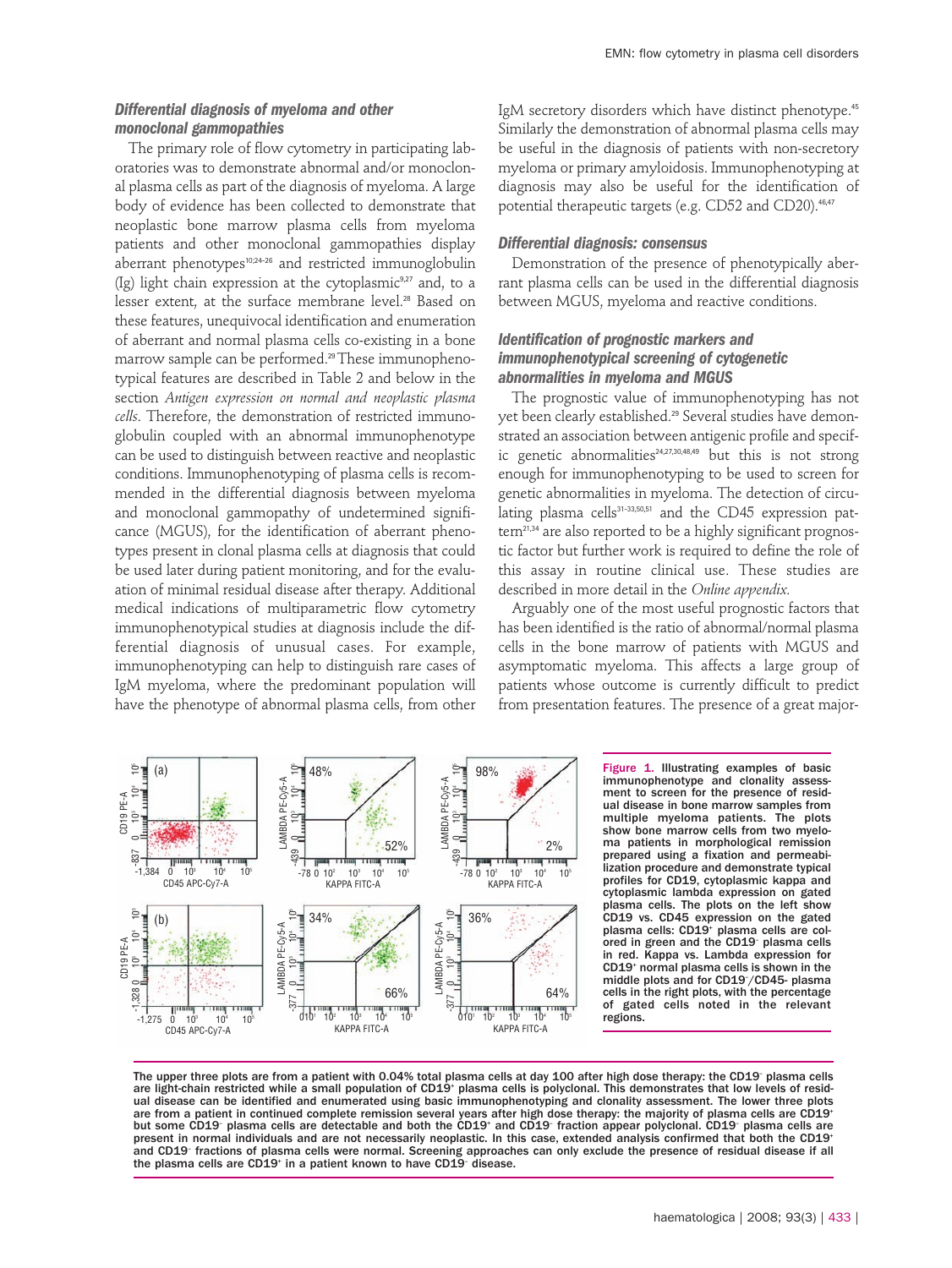| Table 2. List of most useful antigens for the detection of aberrant |  |
|---------------------------------------------------------------------|--|
| plasma cells in multiple myeloma. <sup>5-10;20-44</sup>             |  |

| Antigen           | Normal expression profile<br>(percentage expression<br>on normal plasma cells) | Abnormal Percentage of Requirement<br>expression myeloma cases for diagnosis<br>profile | expression                    | with abnormal and monitoring |
|-------------------|--------------------------------------------------------------------------------|-----------------------------------------------------------------------------------------|-------------------------------|------------------------------|
| CD19              | Positive (>70%)                                                                | <b>Negative</b>                                                                         | 95%                           | Essential                    |
| CD56              | Negative $($ < 15%)                                                            | Strongly positive                                                                       | 75%                           | Essential                    |
| CD117             | Negative (0%)                                                                  | Positive                                                                                | 30%                           | Recommended                  |
| CD20              | Negative (0%)                                                                  | Positive                                                                                | 30%                           | Recommended                  |
| CD28              | Negative/weak (<15%)                                                           | Strongly positive                                                                       | 15-45%                        | Recommended                  |
| CD <sub>27</sub>  | Strongly positive (100%) Weak or negative 40-50%                               |                                                                                         |                               | Recommended                  |
| CD <sub>81</sub>  | Positive (100%)                                                                | Weak or negative                                                                        | Not                           | Suggested                    |
| CD <sub>200</sub> | Weakly positive                                                                | Strongly<br>positive                                                                    | published<br>Not<br>published | Suggested                    |

ity of abnormal plasma cells (>97% of total bone marrow plasma cells) is typically seen in myeloma while the presence of normal plasma cells (>3% of total bone marrow plasma cells) is more consistent with a diagnosis of MGUS, although the final distinction between MGUS and myeloma will be dependent on a morphological assessment of total plasma cell infiltration and on other clinical features. However, both MGUS and asymptomatic myeloma patients with a high ratio of abnormal/normal plasma cells have a greatly increased risk of progression to myeloma and this is one of the most powerful prognostic factors that can be identified at presentation.<sup>35,36</sup>

#### *Prognostic markers: consensus*

Several marker combinations, particularly that of CD117 and CD28, show promise in predicting outcome for myeloma; (i) Immunophenotyping is of limited value for the diagnostic screening of specific genetic abnormalities in myeloma; (ii) further collaborative studies, including the exchange of original flow cytometry data files, are required to reach consensus on the relevance of CD45 expression in myeloma; (iii) the ratio between phenotypically normal and aberrant plasma cells can be used to predict the risk of disease progression in MGUS and asymptomatic myeloma.

#### *Detection of minimal residual disease by flow cytometry*

Response assessment using serum or urine paraprotein assessment can be held back by the long half life of some immunoglobulin molecules<sup>37,52</sup> while serum free light chain is relatively insensitive.<sup>53</sup> Direct assessment of bone marrow tumor load is more predictive of outcome. Allele-specific oligonucleotide (ASO) PCR is highly sensitive but can be costly, time-consuming and can have limited applicability.38,54-61 It is possible to detect neoplastic plasma cells by flow cytometry above the clinically relevant threshold of

 $0.01\%$ <sup>38,57</sup> and this is more informative than conventional assessment.39,40,62 Flow cytometry for residual disease detection is applicable to almost all patients, more sensitive than paraprotein or light chain assessment, and considerably cheaper than PCR analysis. A more detailed comparison of the different approaches to disease monitoring is provided in the online appendix.

#### *Minimal residual disease: consensus*

Multiparametric flow cytometry is a feasible and adequate method for monitoring residual disease and evaluating response to therapy. This application of flow cytometry is likely to become more widespread, and will require the development of standardized approaches with defined specificity and sensitivity, along with suitable quality control schemes.

# *EMN consensus approaches and techniques for flow cytometry in monoclonal gammopathies*

The following sections discuss the key issues for immunophenotyping bone marrow samples at diagnosis and for detecting residual disease by flow cytometry in myeloma, with identification of consensus approaches where available. Unless otherwise stated, the methods refer to the characterization of plasma cells in bone marrow samples and most studies can be undertaken using a flow cytometer capable of detecting a minimum of three fluorochromes. Cytometers capable of detecting four or more colors are to be prefered since they can more easily identify and reproduce abnormal populations, and can reduce the time and cost involved in acquiring and analyzing data.

#### *Sample preparation*

The majority of participants used a fixative-free erythrocyte lysis method for enumeration and phenotypical characterization while a smaller proportion of centres used whole blood/marrow methods that contain a fixative for enumeration. Fixation and permeabilization methods were frequently used in addition to the fixative-free lysis method for analysis of intracellular immunoglobulin expression. Two centres used a density gradient centrifugation approach prior to immunomagnetic separation, cell culture, and/or immunophenotyping. The percentage of plasma cells detected does not differ significantly between these approaches except for density gradient centrifugation which may result in a variable increase or decrease in the percentage of plasma cells compared with whole blood/marrow approaches. This approach is not, therefore, suitable for enumeration of plasma cells.

# *Sample preparation: consensus*

Any whole blood/marrow approach is suitable for plasma cell enumeration and phenotyping. Density gradient centrifugation is inappropriate for plasma cell enumeration but may be suitable for some applications.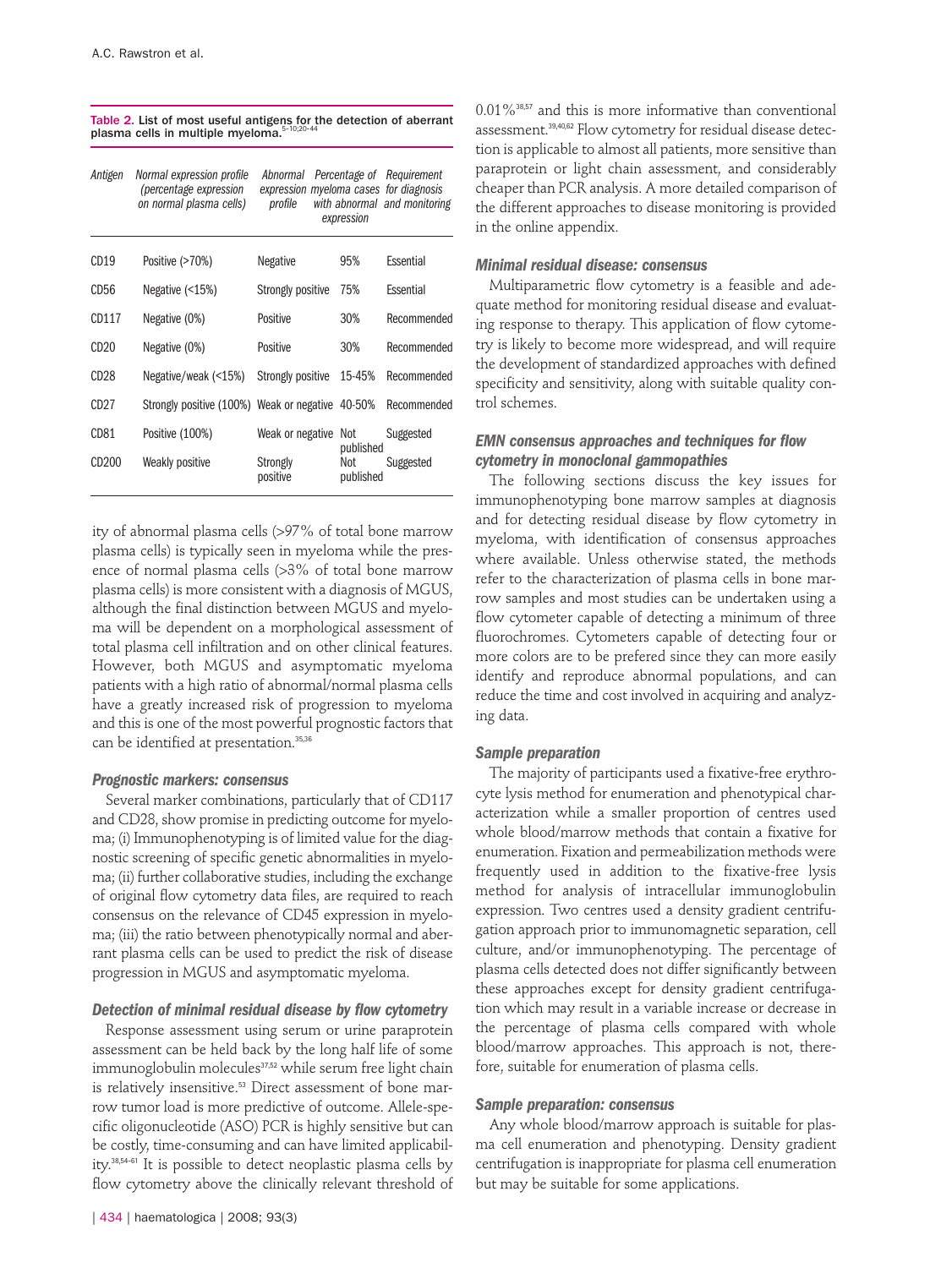#### *Primary gating antibodies*

The identification of an accurate gating strategy is a critical component of a reproducible and sensitive immunophenotypical assay for the analysis of plasma cells. A variety of approaches based on CD38, CD138 and/or CD45 expression were used. The majority of centers reported a gating strategy using combined CD38, CD138 and light scatter characteristics. It was noted that there was no formally published consensus method for gating plasma cells and this was therefore addressed directly at the Leeds meeting by experimentally comparing the different gating strategies. This is described in detail in the *Online appendix.* Using CD38 vs. side scatter gives false negative results for cases with relatively weak CD38 expression on the neoplastic plasma cells. Using CD38 vs. CD138 improves the detection of small plasma cell populations but there is a high contamination rate which inhibits the ability to demonstrate an abnormal phenotype. Using CD38 vs. CD45 reduces contamination but also results in the exclusion of CD45+ plasma cells, which can constitute the majority of abnormal plasma cells. The combined use of CD38, CD138 and CD45 together with light scatter characteristics provides the optimal detection rate and concordance between different operators. It is critical that the first gate is set using CD38 vs. CD138 expression rather than CD38 vs. CD45 expression to ensure that CD45+ plasma cells are not excluded.

#### *Primary gating antibodies: consensus*

It is recommended to use four or more detectors for flow cytometry analysis. Two-color immunophenotypical analyses are not feasible as at least two antigens are required to gate plasma cells accurately. CD138, CD38, CD45 and light scatter characteristics should all be assessed simultaneously in at least one tube. If using bivariate analysis, the primary gate should be set to include CD38++CD138+ events. For characterization of plasma cells, further tubes should include at least two markers, preferably CD38 and CD138, with the optimal combination identified from the primary gating tube. If sufficient detectors are available, the optimal approach would include CD38, CD45 and CD138 in all tests.

#### *Controls for gating and immunophenotyping*

The use of suitable controls is essential for any accurate analysis but there is considerable discussion within the flow cytometry community about what these should be. Isotype controls have historically been used but they do not provide a control for many of the variables that affect the level of non-specific fluorescence, including antibody concentration, fluorochrome:antibody ratio, and isoelectric point. The majority of centers did not use an isotype control for gating or analysis. It was noted that the gating antibodies should yield a discrete population of plasma cells and the expression of gating reagents was therefore controlled internally by the remaining leucocytes. For immunophenotypical characterization, centers not using an isotype control reported using other leucocyte populations to define positive/negative limits, or using autofluorescence alone (i.e. cells labeled with only the gating reagents). The use of non-isotype controls (such as CD3) was also reported. Guidelines for controlling protein expression analysis have been published by the Clinical and Laboratory Standards Institute<sup>63</sup> and the consensus among participants was that these guidelines are suitable for flow cytometry in the diagnosis and monitoring of plasma cell disorders.

# *Controls for gating and immunophenotyping: consensus*

A control for the gating reagents is not required since these are controlled internally. Controls for staining should be in accordance with standard flow cytometry procedures.<sup>63</sup>

#### *Number of events*

The detection limit for a typical flow cytometry immunophenotyping (e.g. MRD) assay is partly determined by the minimum number of events that can reliably be used to define a population of neoplastic cells. Among participants, this varied from 10 to 100 events with the majority requiring more than 20 events. However, it has previously been shown that accurate identification of a population using up to 4-color flow cytometry immunophenotypical approaches requires at least 20 events.<sup>64,65</sup> If fewer than 100 neoplastic plasma cell events are counted, the coefficient of variation of the percent value of neoplastic plasma cells will be greater than 10%, independent of any biological or experimental variations. Therefore, it is recommended that at least 100 neoplastic plasma cell events are acquired. The number of target events need not be acquired in a single tube but can be made up of the events identified in several tubes, e.g. two tests with a minimum of 50 neoplastic plasma cell events and 500,000 total events in each test, or four tests with a minimum of 25 neoplastic plasma cell events and 250,000 total events in each test. This allows counting and biological or experimental errors to be considered simultaneously.

#### *Number of events: consensus*

At least 100 neoplastic plasma cell events should be acquired for accurate enumeration. If an MRD assay is to have a limit of sensitivity of 0.01%, then the minimum number of total events required is 1,000,000. If the assay consists of several individual tests then the minimum requirements are the sum, not the average, of the individual tests.

#### *Clonality assessment*

Demonstration of plasma cell clonality is important for diagnostic specimens but the relevance of clonality assessment in follow-up samples is less clear. As in other MRD approaches,<sup>66</sup> the use of  $\kappa/\lambda$  assessment alone is not suitable in an MRD setting because restricted light chain expression only becomes apparent when the monoclonal population represents more than 30% of the polyclonal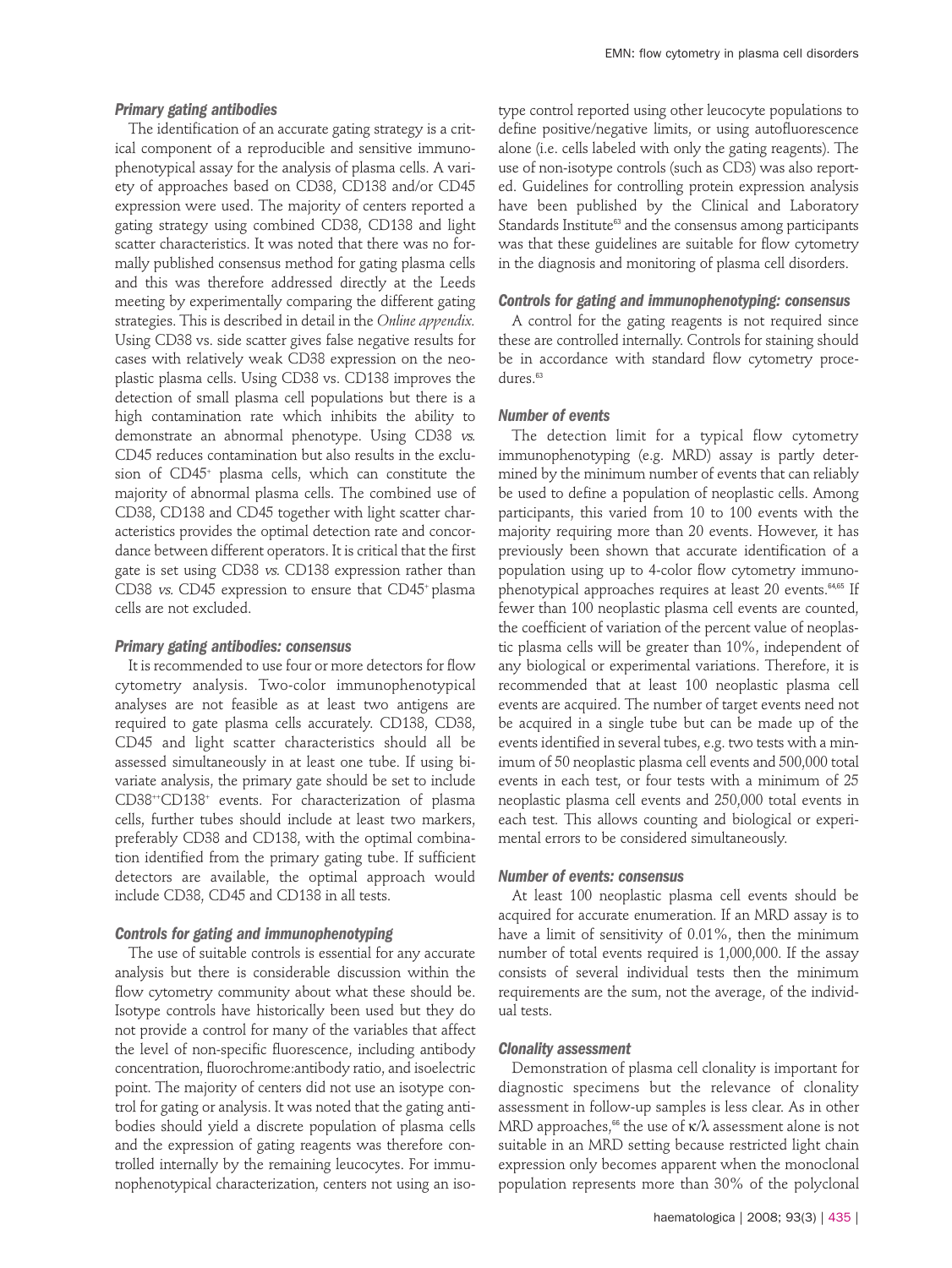background. Assessment of intracellular heavy chain expression may also be used in this regard, but relatively few centers carry out routine analysis of both light and heavy chains at follow-up. It is possible to combine clonality with basic immunophenotype using six-color analysis to provide rapid detection of abnormal plasma cells at presentation and follow-up. In many cases, identification of a clearly defined abnormal population will rule out the need for extended immunophenotyping. Examples of 6 color screening panels at Salamanca and Leeds are: cytIgλ/cytIgk/CD19/CD56/CD38/CD45 and cytIgλ/ CD19/cytIgk/CD138/CD38/ CD45 respectively. Such approaches can detect neoplastic cells even when they represent as little as 0.01% of leucocytes.<sup>67</sup> An example of clonality assessment is shown in Figure 1.

It is critical that whole marrow samples are washed twice in a ten-fold excess of buffered saline solution prior to assessment of cytoplasmic immunoglobulin expression to remove cytophilic immunoglobulin. During the washing procedure, the supernatant should be removed by aspiration, not by decanting, in order to avoid excessive cell loss. Standard commercial fixation and permeabilization kits were reported to be suitable for assessment of cytoplasmic kappa/lambda detection, and participants did not report any specific advantages or disadvantages of the kits available from different companies.

# *Clonality assessment: consensus*

Assessment of cytoplasmic κ/λ expression by flow cytometry is important to demonstrate clonality at presentation and is appropriate for the assessment of a stringent complete remission according to the IMWG criteria.<sup>11</sup>

The demonstration of phenotypically abnormal plasma cells is more sensitive and specific for the detection of residual disease than clonality assessment by immunohistochemistry and/or flow cytometry. Combined assessment of clonality with basic immunophenotype may be useful for screening at diagnosis and follow-up.

# *Antigen expression on normal and neoplastic plasma cells*

The most commonly assessed antigens for the detection of neoplastic and normal plasma cells from published literature and workshop participants, apart from the gating reagents, include CD19, CD56, CD20, CD117, CD28, CD33, CD27, CD81, CD31, CD39, CD40, CD44, CyclinD1 and CD34. No single marker has been reported to systematically differentiate neoplastic plasma cells from their normal counterparts. There has been no formal study to identify the minimum requirements for reproducible detection of minimal residual disease and further investigation is required to identify a common panel. However, based on reported studies, a panel containing CD19 and CD56 will be applicable to at least 90% of patients, with the markers CD20, CD117, CD28 and CD27 likely to increase this to more than 95% of patients.5-10,20-29;30-44 In addition, several participants had

analyzed CD81 and CD20068 and suggested that these markers should be assessed further. The proposed antigens for investigation are outlined in Table 2.

# *Antigen expression on normal and neoplastic plasma cells: consensus*

It is not possible to define plasma cells as being phenotypically abnormal, either at diagnosis or after treatment, using only one test antigen. In addition to the plasma cell gating markers discussed above, the minimal test antigens for classifying abnormal plasma cells are CD19 and CD56. A preferred panel would incorporate CD20, CD117, CD28 and CD27.

# *Measure of sample quality*

As discussed above, it is known that a lower percentage of plasma cells is detected by flow cytometry than by morphology. In most cases, this may be due to the provision of a blood-diluted sample. This may also be critical for MRD analysis, since the level of neoplastic plasma cells will be under-estimated in a blood-diluted sample. Normal polyclonal CD138+ CD19+ plasma cells are typically restricted to the bone marrow and the presence of such cells has been used to confirm that the sample is representative marrow. If only neoplastic cells are present, then the sample is MRD<sup>+</sup> but may not be representative of the marrow. B-cell regeneration is usually rapid after high-dose melphalan with autologous stem cell rescue, and if no plasma cells are present, then the sample is unlikely to be representative. However, there was anecdotal evidence from the UK Myeloma IX trial that good quality bone marrow samples containing neither normal nor neoplastic plasma cells were observed in a small proportion of patients. It may therefore be necessary to determine the levels of other cells that are predominantly restricted to the bone marrow, e.g. erythroid, myeloid and B-cell progenitors. In cases where marrow elements are not detectable, it should be stated that the sample is unsuitable for quantitative MRD analysis.

# *Measure of sample quality: consensus*

The sample is suitable for quantitative MRD analysis if normal plasma cells (CD19+ CD56– and/or polyclonal) are detectable. If normal plasma cells are not detected, the quality of the sample should be assessed by morphological assessment of a bone marrow smear made from the same sample used for flow cytometry, and/or additional flow cytometry for the presence of normal erythroid, myeloid or B-cell progenitors. If there are no marrow elements present but neoplastic plasma cells are detected, the sample should be reported as MRD-positive, but note that the sample may be unsuitable for quantitative assessment. If there are no marrow elements and no plasma cells, the sample should be reported as unsuitable for analysis.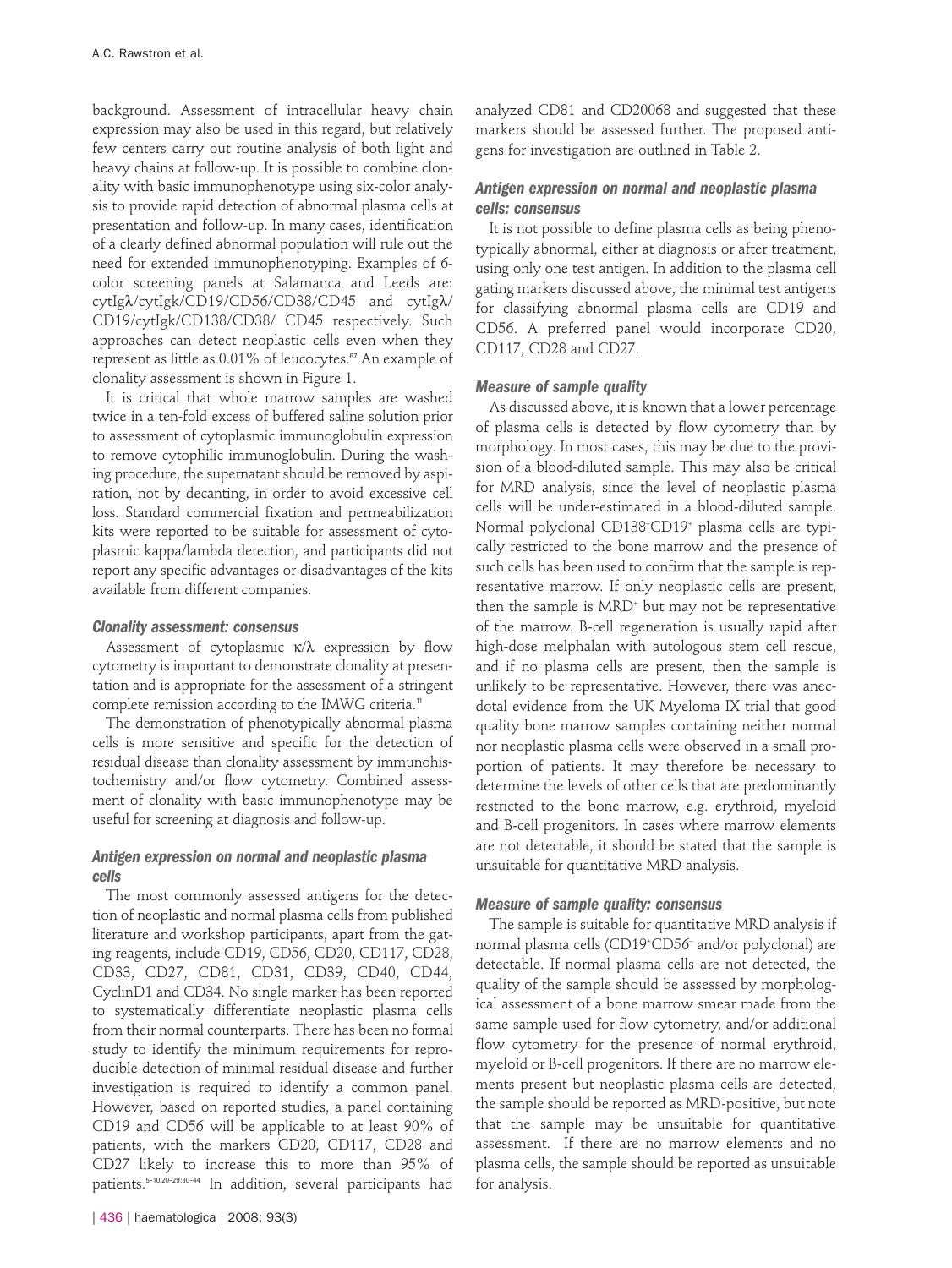#### **References**

- 1. San Miguel JF, Vidriales B, Lopez-Berges C, Diaz-Mediavilla J, Berges C, Diaz-Mediavilla J,<br>Gutierrez N, Canizo C, et al. Early immunophenotypical evaluation of minimal residual disease in acute myeloid leukemia identifies different patients risk groups and may contribute to postinduction treatment stratification. Blood 2001;98:1746- 51.
- 2. Coustan-Smith E, Sancho J, Behm FG, Hancock ML, Razzouk BI, Ribeiro RC, et al. Prognostic importance of measuring early clearance of leukemic cells by flow cytometry in childhood acute lymphoblastic leukemia. Blood 2002;100:52-8.
- 3. Sanchez ML, Almeida J, Gonzalez D, Gonzalez M, Garcia-Marcos MA, Balanzategui A, et al. Incidence and clinicobiologic characteristics of leukemic B-cell chronic lymphoproliferative disorders with more than one B-cell clone. Blood 2003;102: 2994-3002.
- 4. Basso G, Buldini B, De Zen L, Orfao A. New methodologic approaches for immunophenotyping acute leukemias. Haematologica 2001; 86: 675-92.
- 5. Perez-Andres M, Almeida J, Martin-Ayuso M, Moro MJ, Martin-Nunez G, Galende J, et al. Clonal plasma cells from monoclonal gammopathy of undetermined significance, multiple myeloma and plasma cell leukemia show different expression profiles of molecules involved in the interaction with the immunological bone marrow microenvironment. Leukemia 2005;19:449-55.
- 6. Dahl IM, Rasmussen T, Kauric G, Husebekk A. Differential expression of CD56 and CD44 in the evolution of extramedullary myeloma. Br J Haematol 2002;116:273-7.
- 7. San Miguel JF, Gutierrez NC, Mateo G, Orfao A. Conventional diagnostics in multiple myeloma. Eur J Cancer 2006;42:1510-9.
- 8. Orfao A, Garcia-Sanz R, Lopez-Berges MC, Belen VM, Gonzalez M, Caballero MD, et al. A new method for the analysis of plasma cell DNA content in multiple myeloma samples using a CD38/propidium iodide double staining technique. Cytometry 1994;17:332-9.
- 9. Pellat-Deceunynck C, Bataille R, Robillard N, Harousseau JL, Rapp MJ, Juge-Morineau N, et al. Expression of CD28 and CD40 in human myeloma cells: a comparative study with normal plasma cells. Blood 1994;84: 2597-603.
- 10. Harada H, Kawano MM, Huang N, Harada Y, Iwato K, Tanabe O, et al. Phenotypic difference of normal plasma cells from mature myeloma cells. Blood 1993;81:2658-63.
- 11. Durie BG, Harousseau JL, Miguel JS, Blade J, Barlogie B, Anderson K, et al. ria for multiple myeloma. Leukemia 2006;20:1467-73.
- 12. Criteria for the classification of monoclonal gammopathies, multiple myeloma and related disorders: a

report of the International Myeloma Working Group. Br J Haematol 2003; 121:749-57.

- 13. Grogan TM, Van Camp B, Kyle RA, Muller-Hermelink HK, Harris NL. Plasma cell neoplasms. In: Jaffe ES, Harris NL, Stein H, Vardiman JW, editors. World Health Organization Classification of Tumours. Pathology and Genetics of Tumours of Haematopoietic and Lymphoid Tissues. Lyon: IARC Press; 2001. p. 142-56.
- 14. Bartl R, Frisch B, Burkhardt R, Fateh-Moghadam A, Mahl G, Gierster P, et al. Bone marrow histology in myeloma: its importance in diagnosis, prognosis, classification and staging. Br J Haematol 1982;51:361-75.
- 15. Ely SA. Diagnosis and management of multiple myeloma. Br J Haematol 2002;118:1194-5.
- 16. Terpstra WE, Lokhorst HM, Blomjous F, Meuwissen OJ, Dekker AW. Comparison of plasma cell infiltration in bone marrow biopsies and aspirates in patients with multiple myeloma. Br J Haematol 1992; 82: 46-9.
- 17. Wei A, Juneja S. Bone marrow immunohistology of plasma cell neoplasms. J Clin Pathol 2003; 56:406- 11.
- 18. Wei A, Westerman D, Feleppa F, Trivett M, Juneja S. Bone marrow plasma cell microaggregates detected by immunohistology predict earlier relapse in patients with minimal disease after high-dose therapy for myeloma. Haematologica 2005; 90: 1147-9.
- 19. Nadav L, Katz BZ, Baron S, Yossipov L, Polliack A, Deutsch V, et al. Diverse niches within multiple myeloma bone marrow aspirates affect plasma cell enumeration. Br J Haematol 2006;133:530-2.
- 20. Mateo G, Gutierrez NC, Lopez-Berges C, Hernandez JM, Lahuerta JJ, Martin ML, et al. Current role of immunophenotyping in multiple myeloma. Multiple Myeloma. Torino, 22-24 April 2004: Meeting Proceedings; 2004. p. 31-3.
- 21. Pellat-Deceunynck C, Puthier D, Rapp MJ, Harousseau J, Bataille R, Amiot M. Adhesion molecules on human myeloma cells: significant changes in expression related to malignancy, tumor spreading, and immortalization. Cancer Res 1995; 55:3647-53.
- 22. Sahara N, Takeshita A, Shigeno K, Fujisawa S, Takeshita K, Naito K, et al. Clinicopathological and prognostic characteristics of CD56-negative multiple myeloma. Br J Haematol 2002;117:882-5.
- 23. Vidriales MB, Anderson KC. Adhesion of multiple myeloma cells to the bone marrow microenvironment: implications for future therapeutic strategies. Mol Med Today 1996;2:425-31.
- 24. Mateo G, Castellanos M, Rasillo A, Gutierrez NC, Montalban MA, Martin ML, et al. Genetic abnormalities and patterns of antigenic expres- sion in multiple myeloma. Clin Cancer Res 2005;11:3661-7.
- 25. Lin P, Owens R, Tricot G, Wilson CS.

Flow cytometric immunophenotypic analysis of 306 cases of multiple myeloma. Am J Clin Pathol 2004; 121:482-8.

- 26. Sezer O, Heider U, Zavrski I, Possinger K. Differentiation of MGUS and multiple myeloma using flow cytometric characteristics of plasma cells. Haematologica 2001; 86:837- 43.
- 27. San Miguel JF, Gonzalez M, Gascon A, Moro MJ, Hernandez JM, Ortega F, et al. Immunophenotypic heterogeneity of multiple myeloma: influence on the biology and clinical course of the disease. Br J Haematol 1991;77:185-90.
- 28. Ocqueteau M. Do myelomatous plasma cells really express surface immunoglobulins? Haematologica 1996; 81:460-3.
- 29. Mateo Manzanera G, San Miguel Izquierdo JF, Orfao de Matos A. Immunophenotyping of plasma cells in multiple myeloma. Methods Mol Med 2005;113:5-24.
- 30. Robillard N, Avet-Loiseau H, Garand R, Moreau P, Pineau D, Rapp MJ, et al. CD20 is associated with a small mature plasma cell morphology and t(11;14) in multiple myeloma. Blood 2003;102:1070-1.
- 31. Rawstron AC, Owen RG, Davies FE, Johnson RJ, Jones RA, Richards SJ, et al. Circulating plasma cells in multiple myeloma: characterization and correlation with disease stage. Br J Haematol 1997;97:46-55.
- 32. Billadeau D, Van Ness BG, Kimlinger TK, Kyle RA, Therneau T, Greipp PR, et al. Clonal circulating cells are common in plasma cell disorders: a comparison of monoclonal gammopathy of undetermined significance, smolderin multiple myeloma and active myeloma. Blood 1996; 88:289-96.
- 33. Nowakowski GS, Witzig TE, Dingli D, Tracz MJ, Gertz MA, Lacy MQ, et al. Circulating plasma cells detected by flow cytometry as a predictor of survival in 302 patients with newly diagnosed multiple myeloma. Blood 2005;106:2276-9.
- 34. Robillard N, Pellat-Deceunynck C, Bataille R. Phenotypic characterization of the human myeloma cell growth fraction. Blood 2005; 105: 4845-8.
- 35. Rawstron A, Fenton JA, Gonzalez D, Dring A, O´Connor S, Owen R, et al. High-risk MGUS: identification by immunophenotype, karyotype and clonal homogeneity. Blood 2003; 102:36a[Abstract].
- 36. Pérez-Persona E, Vidriales MB, Mateo G, García-Sanz R, Mateos MV, de Coca AG, et al. New criteria to identify risk of progression in monoclonal gammopathy of uncertain significance and smoldering mutliple myeloma based on multiparameter flow cytometry analysis of bone marrow plasma cells. Blood 2007;110:2586-92.
- 37. Davies FE, Forsyth PD, Rawstron AC, Owen RG, Pratt G, Evans PA, et al. The impact of attaining a minimal disease state after high-dose melphalan and autologous transplantation for multiple myeloma. Br J Haematol